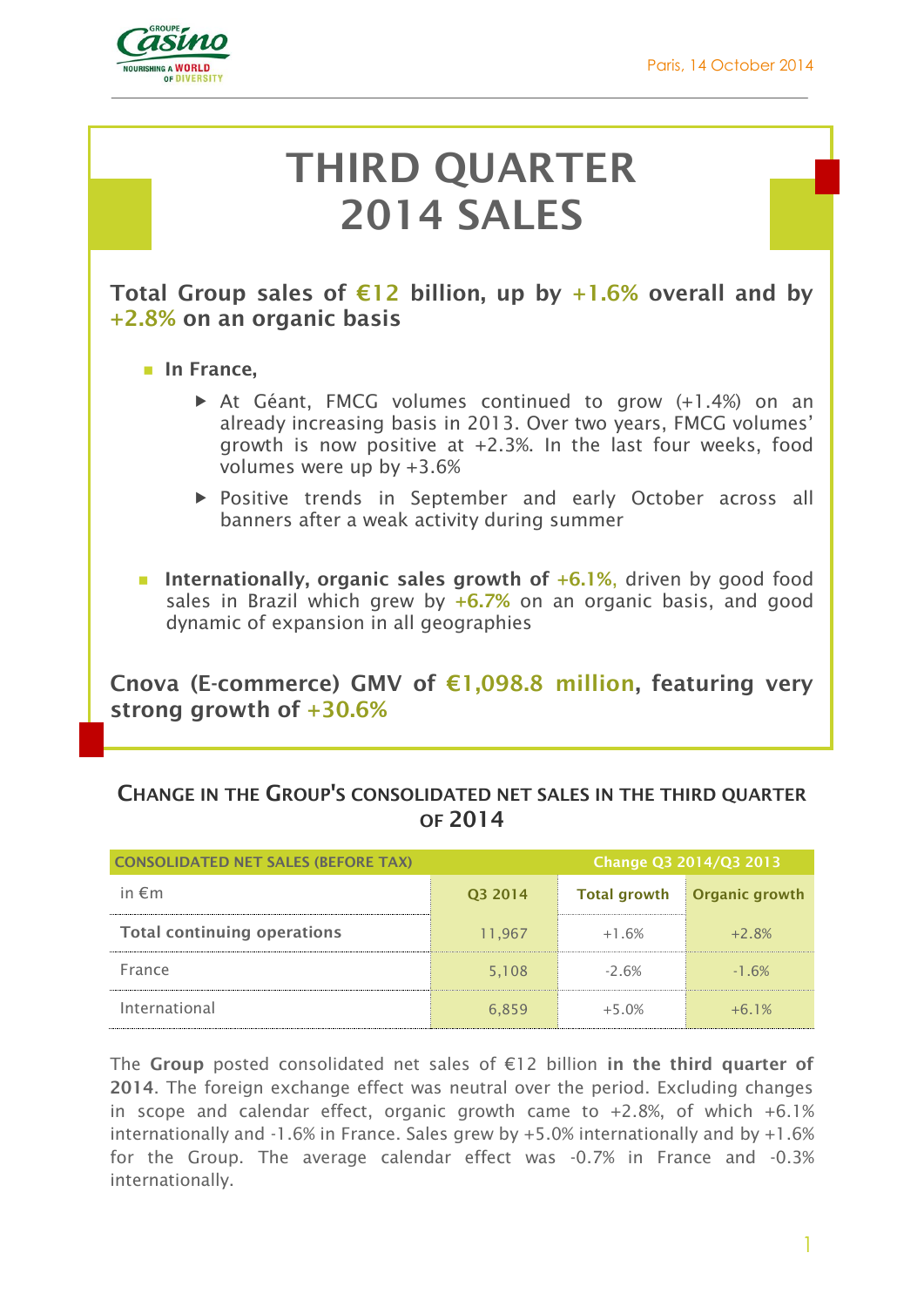

# **PERFORMANCE BY SEGMENT**

| <b>CHANGE IN CONSOLIDATED</b><br><b>NET SALES (BEFORE TAX)</b> |             |         |                     |                   |
|----------------------------------------------------------------|-------------|---------|---------------------|-------------------|
| $(in \in m)$                                                   | Q3 2013     | Q3 2014 | <b>Total growth</b> | Organic<br>growth |
| France Retail                                                  | 4,920       | 4,730   | $-3.9%$             | $-2.7%$           |
| Latam Retail                                                   | 3,603       | 3,776   | $+4.8%$             | $+7.0%$           |
| Latam Electronics                                              | 1.718       | 1,754   | $+2.1%$             | $+0.4%$           |
| Asia                                                           | 858         | 866     | $+0.9%$             | $+3.1%$           |
| E-commerce                                                     | $677^{(1)}$ | 841     | $+24.2%$            | $+23.6%$          |

*(1) Figures published in 2013*

Sales for the **food retailing business in France** were down by -2.7% on an organic basis in the third quarter of 2014, due to the Group's high exposure to touristic areas which were affected by a poor season. Sales also integrate price cuts at Géant and Leader Price, as well as deflation in fruits and vegetables. After a weak activity during summer, trends improved substantially in September and early October across all banners. Total sales include a calendar effect of -0.7% and a petrol effect of -0.5%.

F**ood retailing activities in Latin America** and **Asia** posted good performances. Sales growth was satisfactory in Brazil, Colombia and Uruguay. Sales in Asia recorded organic growth despite the unfavourable macroeconomic environment, thanks in particular to a good level of expansion.

The **Latam Electronics division** (Viavarejo) posted a slight increase in sales on an organic basis compared with a very dynamic performance in Q3 2013, in a context of early sales linked to the World Cup in Q2.

The Group's **e-commerce** activity (Cnova) recorded very strong growth in all zones.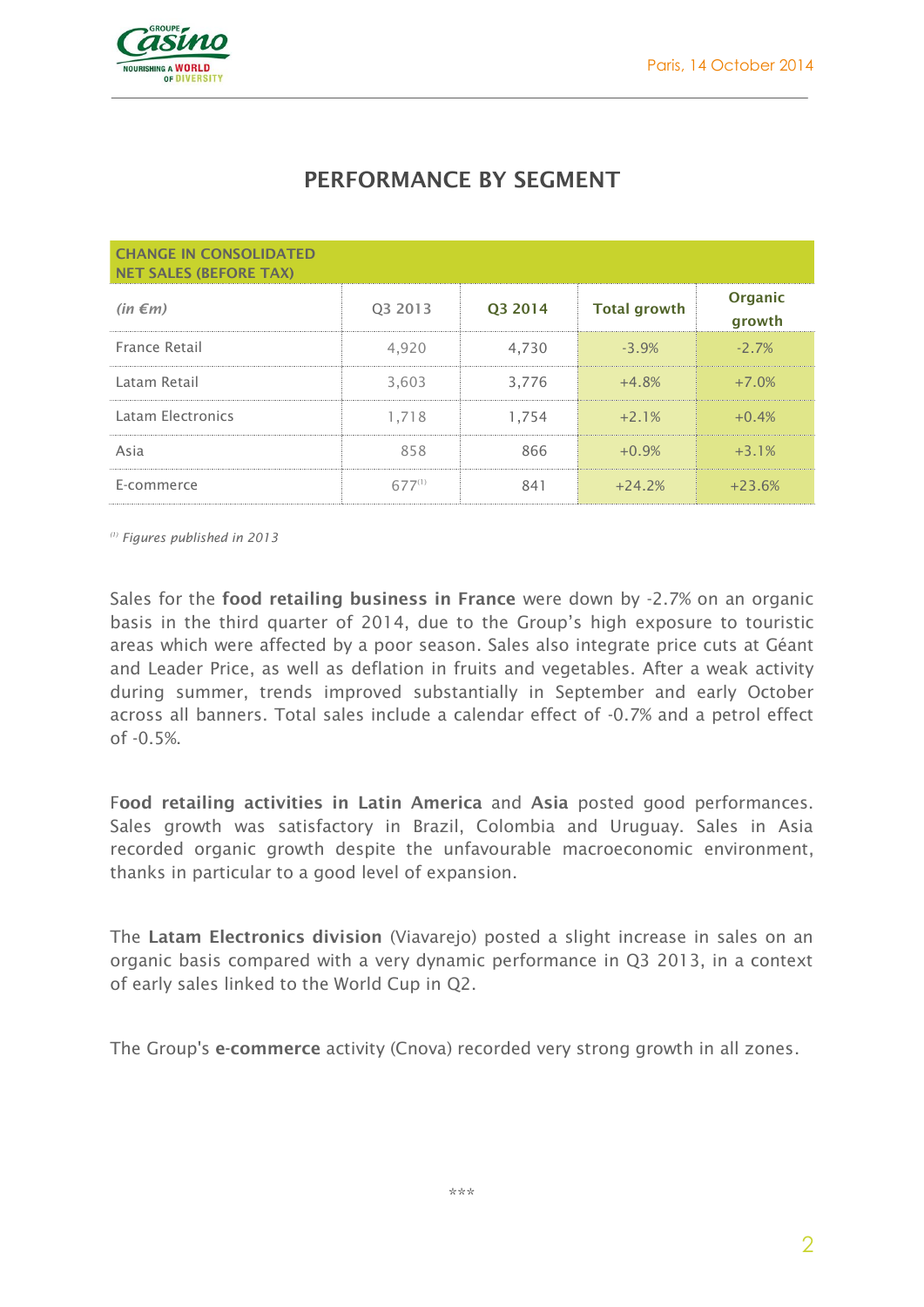

## **ANALYSIS OF PERFORMANCE BY SEGMENT**

### **France Retail**

The France Retail sector comprises mainly the activities of the **Casino, Monoprix, Franprix-Leader Price and Vindemia** banners.

| <b>PERFORMANCE OF</b><br><b>MAIN BANNERS</b> |         |         |                     |                   |
|----------------------------------------------|---------|---------|---------------------|-------------------|
| $(in \in m)$                                 | Q3 2013 | Q3 2014 | <b>Total growth</b> | Organic<br>growth |
| Géant Casino                                 | 1,307   | 1,232   | $-5.7%$             | $-3.9%$           |
| Casino Supermarkets                          | 943     | 893     | $-5.3%$             | $-4.4\%$          |
| Monoprix                                     | 944     | 921     | $-2.4%$             | $-1.9%$           |
| Franprix - Leader Price                      | 1,026   | 1,012   | $-1.3%$             | $+0.2%$           |
| Convenience & Other <sup>(1)</sup>           | 701     | 671     | $-4.3%$             | $-4.3%$           |

*(1) Includes the cafeterias, real estate, other and Indian Ocean activities.*

#### **Food sales** in France totalled **€4,730 million** in the third quarter of 2014.

The quarter was marked by the Group's high exposure to touristic areas that were affected by a poor season and by price cuts at Géant and Leader Price as well as deflation in fruits and vegetables. Even though weaker during the summer, business improved substantially in September and in the beginning of October.

In that context, same-store sales at the **Géant** hypermarkets contracted by -3.9%, integrating price cuts (which include deflation in fruits and vegetables). FMCG volumes grew by +1.4% in Q3 2014, after growing by +0.8% in Q3 2013. This trend shows a sequential improvement compared to Q2 2014, where volumes were growing on a decline in Q2 2013. Over two years, FMCG volumes are now growing at +2.3%. In the last four weeks, food volumes were up by +3.6%.

Same-store sales at **Casino Supermarkets** were down by -4.6% with an impact from price cuts, including significant deflation in fruits and vegetables. Business has improved since September with a stable average basket. Traffic is stable in the last four weeks.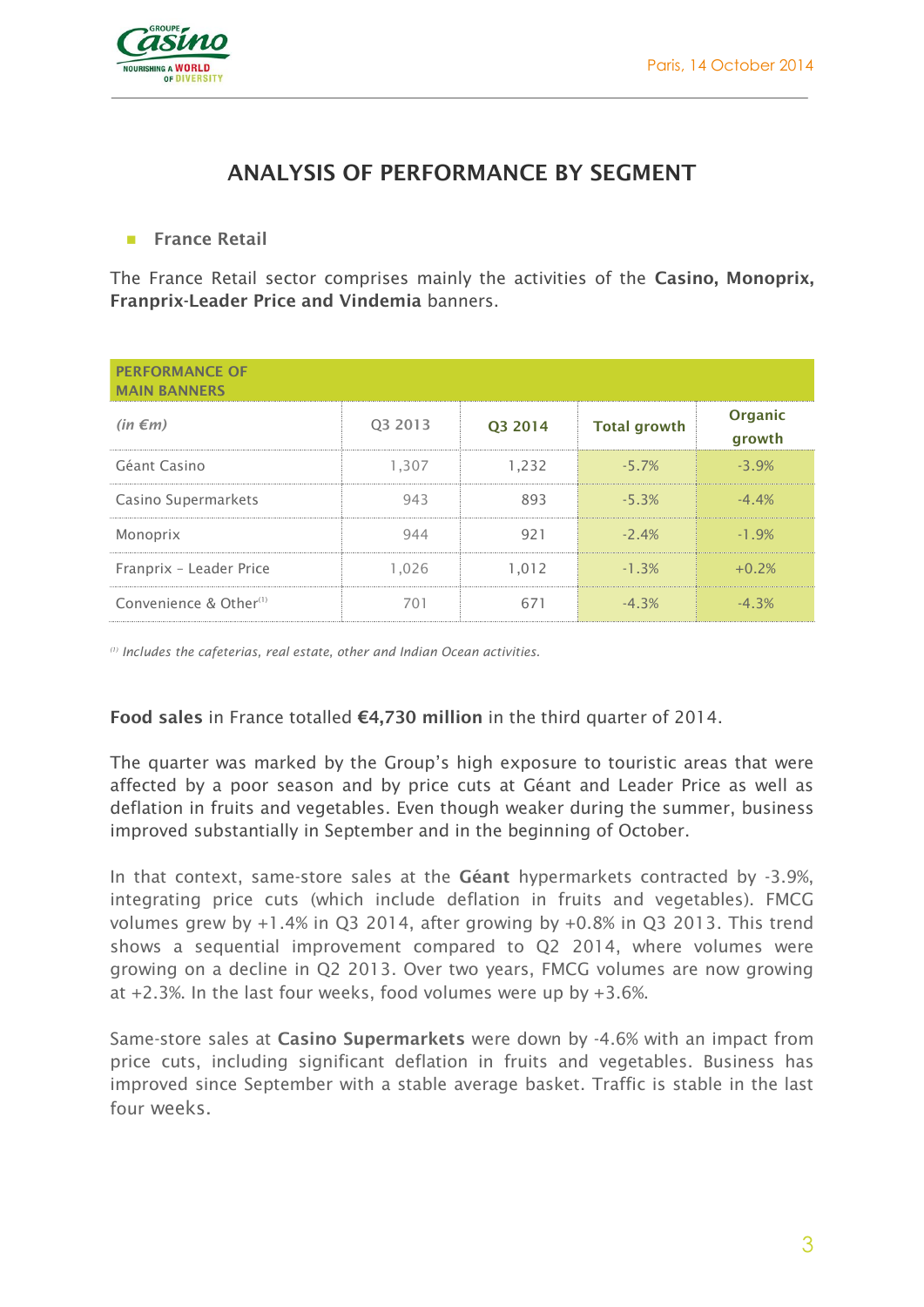

**Monoprix** sales were down by -1.9% on an organic basis. Sales were affected by the 9 p.m. closing time at some stores (impact of -1.1%) and the sale of stores at the request of the French anti-trust authority (impact of -0.5%). Growth remained very satisfactory for the Monoprix.fr website and the Naturalia banner recorded a very good performance.

Total sales at **Franprix-Leader Price**, down by -1.3% (vs. -2.5% in Q2 2014), benefited in particular from the good performance of the recently acquired "Le Mutant " stores.

**Leader Price**'s price repositioning resulted in same-store sales decrease and a gradual improvement of store traffic. The later has picked up to turn stable in September and positive in the last four weeks. Leader Price's market share is stable<sup>(1)</sup>.

The **Convenience & other** segment's sales were down by -4.3% on an organic basis. The proximity stores were affected by their exposure to touristic areas and the termination of the supply contract with Coop d'Alsace (impact of -2%). Expansion remained dynamic in franchise.

## **Latam Retail**

The Latam Retail segment comprises the **GPA** food banners and the **Exito** and **Libertad** banners.

**Food sales** in Latin America totalled **€3,776 million** in the third quarter of 2014, corresponding to strong organic growth of +7%. The currency effect showed a marked improvement, with a negative impact of only -0.3% (vs. -13.3% in Q2 2014).

In Brazil, **GPA (Multivarejo and Assai)** posted organic sales growth of +6.7% overall. With the exception of the hypermarkets, which were affected by early non-food sales linked to the World Cup, the Pão de Açúcar and Mini Mercado formats continued to perform well. The **Assaí** cash & carry stores recorded very strong growth of +31.2%<sup>2</sup>. GPA is continuing its expansion in successful formats.

*GPA published its Q3 2014 sales figures on 10 October 2014.*

**Exito's** sales continued to improve on a sequential basis, in line with the improved household consumption trend in Colombia and good expansion.

*Exito will release its Q3 2014 results on 29 October 2014.*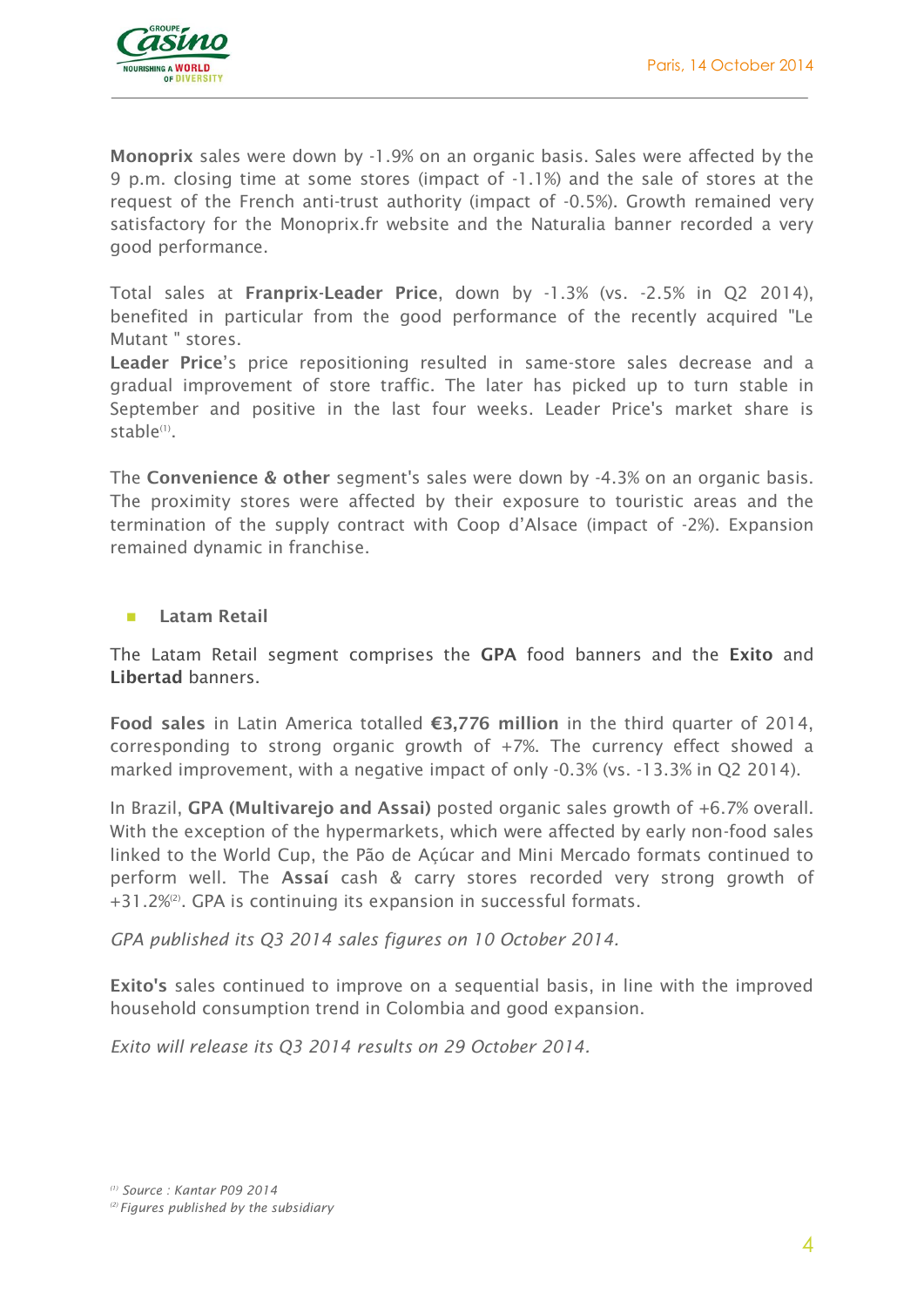

## **Latam Electronics**

The Latam Electronics segment comprises the **Viavarejo** group's banners : Casas Bahia and Ponto Frio.

Sales at **Latam Electronics** came to **€1,754 million** in the third quarter of 2014. Sales were slightly up, by  $+0.4\%$  on an organic basis and  $+0.2\%$ <sup>(1)</sup> on a same-store basis, on particularly high comps  $(+13.6\%)$  of same stores growth in Q3 2013) and against a background of early sales in Q2 linked to the World Cup. Viavarejo is continuing its operational improvement plans.

**Asia**

The Asia segment comprises the **Big C Thailand** and **Big C Vietnam** banners.

The **Asia** segment posted Q3 2014 sales of **€866 million,** up by **+3.1%** overall on an organic basis, with organic growth of +3.6% in Thailand despite a difficult macroeconomic environment. Total sales were impacted by a negative currency effect of -1.6% (compared to -11.9% in Q2 2014).

*Big C Thailand published its Q3 2014 sales figures on 13 October 2014.*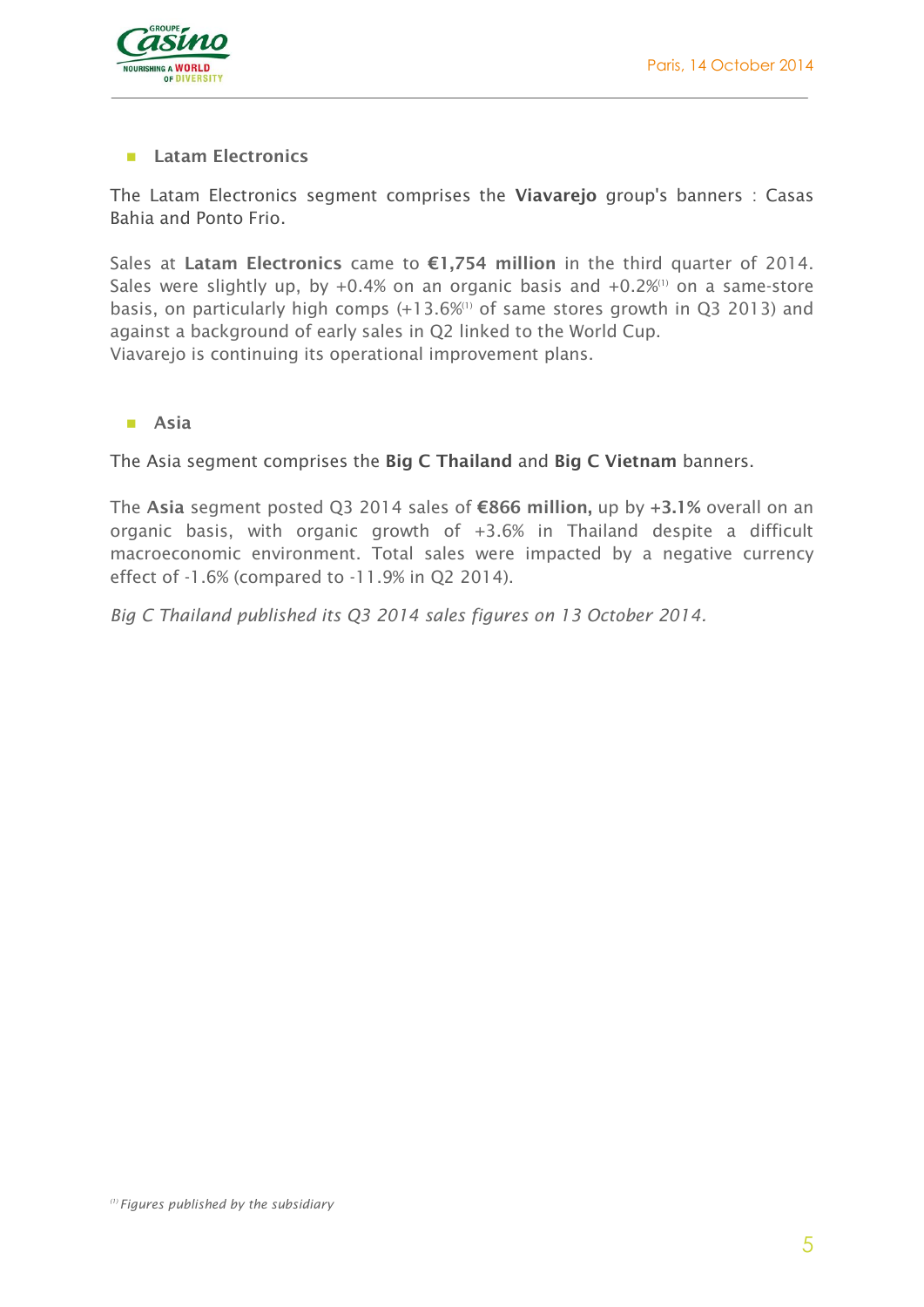

#### **E-commerce's contribution to Group sales**

This segment, which comprises the activities of Cnova, includes the performance of **Cdiscount** and its specialty and international websites launched in the first half, as well as that of **Cnova Brazil**.

E-commerce sales totalled **€841 million** in Q3 2014, demonstrating very strong growth of +24.1%.

|                                                  |                        |         | <b>Total growth</b> |
|--------------------------------------------------|------------------------|---------|---------------------|
| <b>GROUP E-COMMERCE</b><br>(ACTIVITIES OF CNOVA) | 03 2013 <sup>(2)</sup> | O3 2014 | O <sub>3</sub> 2014 |
| GMV <sup>(1)</sup> (Business volume)             | 841.3                  | 1,098.8 | $+30.6%$            |
| Net sales <sup>(3)</sup> in $\epsilon$ m         | 678.2                  | 841.4   | $+24.1%$            |
| Active customers <sup>(4)</sup> (millions)       | 10.1                   | 129     | $+27.6%$            |
| Orders <sup>(5)</sup> (in $\epsilon$ m)          | 5.6                    | 7.8     | $+39.0%$            |
| Units sold (millions)                            | 9.8                    | 13.5    | $+389%$             |

|                                         |                |                     | ' Total growth |
|-----------------------------------------|----------------|---------------------|----------------|
| CDISCOUNT <sup>(6)</sup>                | $Q32013^{(2)}$ | O <sub>3</sub> 2014 | 03 2014        |
| GMV <sup>(1)</sup> (Business volume)    | 4505           | 560.7               | $+24.5%$       |
| Net sales in $\epsilon$ m               | 3334           | 384.3               | $+15.3%$       |
| Share of marketplace <sup>(7)</sup> (%) | 12.5%          | 20.5%               | $+800bp$       |
| Share of mobile sales (%)               | <b>1つ つ</b> 必  | $9.3\%$             |                |

|                                                    |                |         | <b>Total growth</b> |
|----------------------------------------------------|----------------|---------|---------------------|
| <b>CNOVA BRAZIL</b>                                | $032013^{(2)}$ | 03 2014 | 03 2014             |
| GMV <sup>(1)</sup> (Business volume) including tax | 1.181.4        | 1.623.5 | $+37.4%$            |
| Net sales in <b>MBRL</b>                           | 1.043.5        | 1.378.6 | $+32.1%$            |
| Share of marketplace <sup>(8)</sup> $(\%)$         | 19%            | 119%    | $+992bp$            |
| Share of mobile sales (%)                          | $4.0\%$        | 9.8%    | $+584bp$            |

*(1) GMV: Gross Merchandise Volume*

*<sup>(2)</sup> Sales are recorded on receipt of goods by customers. The Q3 2013 figures have been adjusted accordingly*

<sup>&</sup>lt;sup>(3)</sup>The difference between the sales figures presented above and those published by Cnova on 6 October 2014 is mainly due to the *difference between the two groups' scope of consolidation and the elimination of intercompany transactions at Casino*

*<sup>(4)</sup> At the end of September, customers who made at least one purchase through our sites during the last 12 months*

*<sup>(5)</sup> Total number of orders placed by customers, before cancellation due to fraud detection or customers not paying their order and orders placed in one period but not delivered until the following period*

*<sup>(6)</sup> including specialized and international sites*

*<sup>(7)</sup> Share of marketplace on [www.cdiscount.com](http://www.cdiscount.com/) (3)Share of marketplace on [www.extra.com.br](http://www.extra.com.br/)*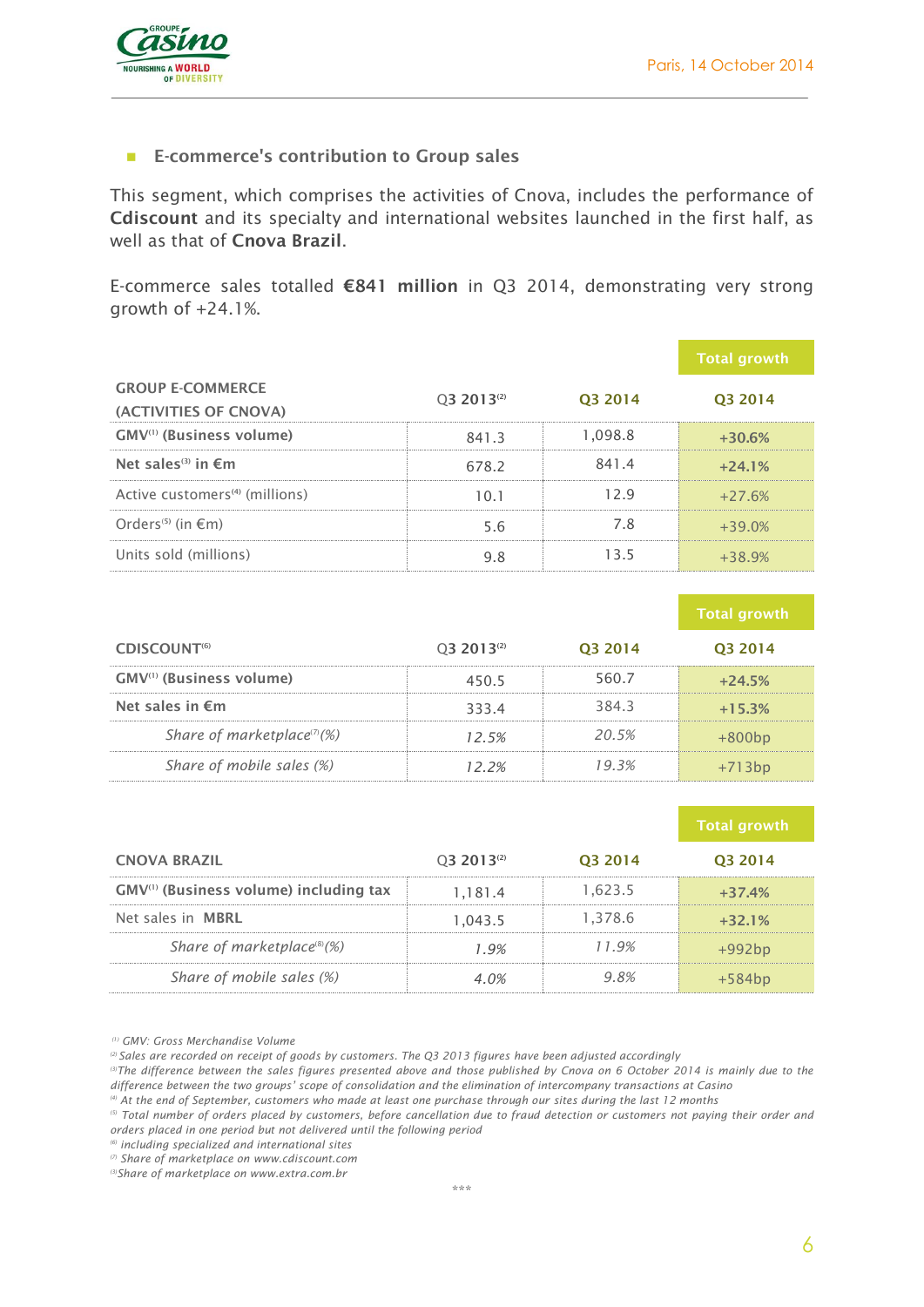

# **APPENDICES**

## **DETAILS AND SALES TRENDS**

Organic growth is growth at constant scope of consolidation and exchange rates, excluding petrol and calendar effect, unless otherwise mentioned.

The 2013 net sales figures presented below (Q3 2013 adjusted") have been restated for retrospective application of IFRS 11 eliminating 2013 proportional consolidation. The Group's joint-ventures are now accounted in equity. The main companies impacted by the application of IFRS 11 and now accounted in equity are :

- In France : Geimex (Leader Price international brand) in O3 2013 and O3 2014
- In Uruguay : Disco in Q3 2013 and Q3 2014

The adjusted Q3 2013 net sales figure presented below is €54.4 million lower than the published Q3 2013 net sales figure, mainly in respect of Disco and Geimex.

E-commerce sales are recorded on receipt of goods by the customers. The consolidated Q3 2013 figures have been adjusted accordingly as have the rental revenues for GPA's shopping malls.

# **2013 SALES ADJUSTED FOR IMPACT OF RETROSPECTIVE APPLICATION OF IFRS 11 AND 2014/ADJUSTED 2013 CHANGES**

2013 restated net sales result from retrospective application of IFRS 11 (elimination in 2013 of proportional consolidation of the Group's joint ventures). This restatement is not taken into account in the changes presented in this table, which are expressed in relation to Q3 2013 figures as published in 2013. The figures published in 2014 take into account the elimination of proportional consolidation.

|                              |                      |                     |         | <b>Total Growth</b>                   |
|------------------------------|----------------------|---------------------|---------|---------------------------------------|
| In $m \in$                   | Q3 2013<br>published | Q3 2013<br>adjusted | Q3 2014 | Change Q3<br>2014/Q3 2013<br>adjusted |
| <b>Continuing operations</b> | 11,777               | 11,722              | 11,967  | $+2.1%$                               |
| France Retail                | 4,920                | 4,906               | 4,730   | $-3.6%$                               |
| Latam Retail                 | 3,603                | 3,563               | 3,776   | $+6.0%$                               |
| Latam Electronics            | 1,718                | 1,718               | 1.754   | $+2.1%$                               |
| Asia                         | 858                  | 858                 | 866     | $+0.9%$                               |
| E-commerce                   | 677                  | 678                 | 841     | $+24.1%$                              |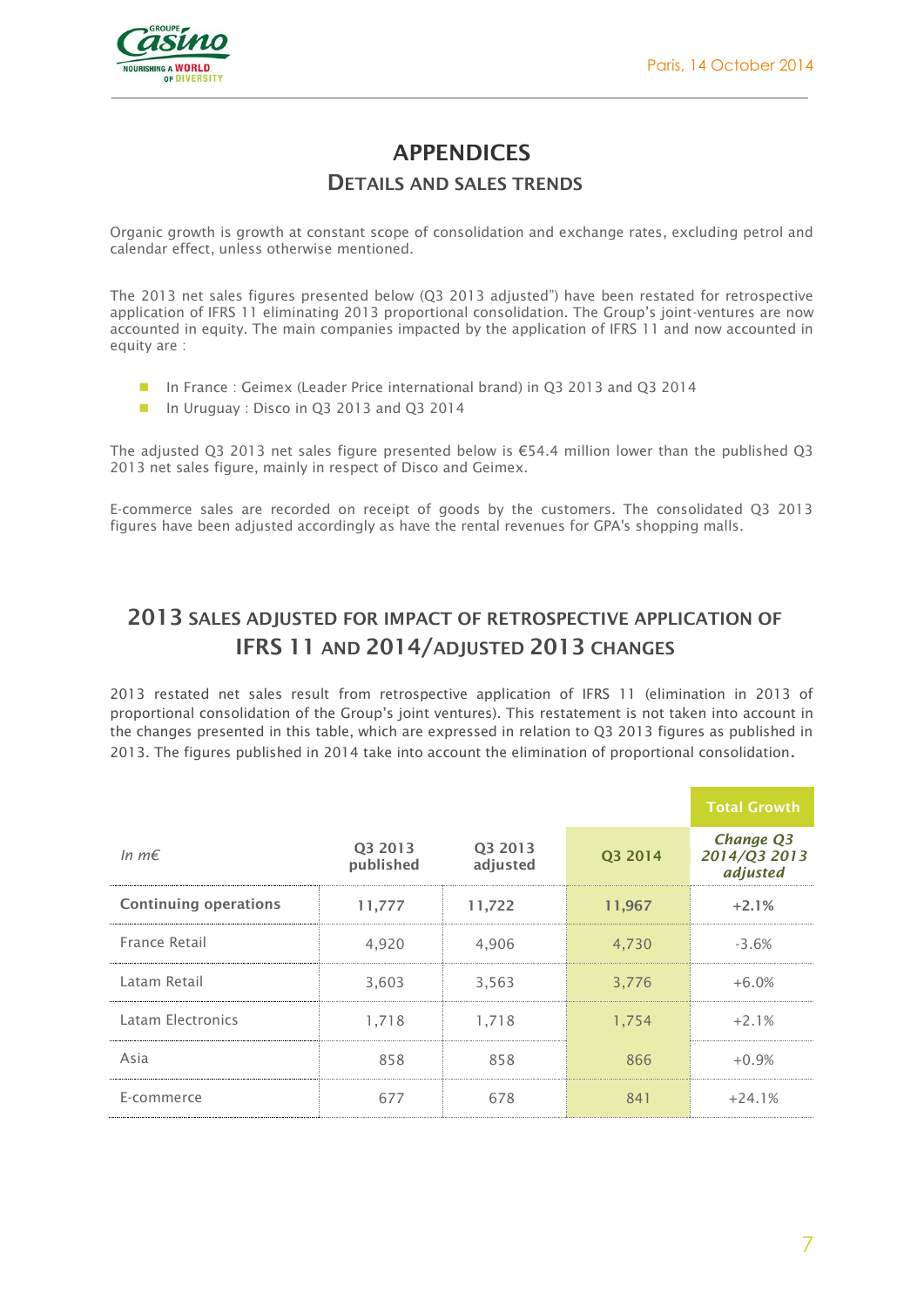

## **MAIN CHANGES IN THE SCOPE OF CONSOLIDATION**

■ Full consolidation of Monshowroom as of 2 September 2013

Main changes in scope within the Franprix-Leader Price group in France following integration of regional networks :

- Full consolidation of GUERIN as of 30 June 2013
- Full consolidation of NORMA as of 31 July 2013
- Full consolidation of MUTANT as of 8 March 2014

## **EXCHANGE RATES**

| Average exchange rates      | Q3 2013 | Q3 2014 | <b>Currency</b><br><b>effect</b> |
|-----------------------------|---------|---------|----------------------------------|
| Argentina (EUR/ARS)         | 7.4078  | 10.9854 | $-32.57%$                        |
| Uruguay (EUR/UYP)           | 28.6281 | 31.3228 | $-8.60%$                         |
| Thailand (EUR/THB)          | 41.6751 | 42.5627 | $-209%$                          |
| Vietnam (EUR/VND) (x 1000)  | 28.0207 | 28.1628 | $-0.50%$                         |
| Colombia (EUR/COP) (x 1000) | 2.5263  | 2.5299  | $-0.14%$                         |
| Brazil (EUR/BRL)            | 3.0304  | 3.0137  | $+0.55%$                         |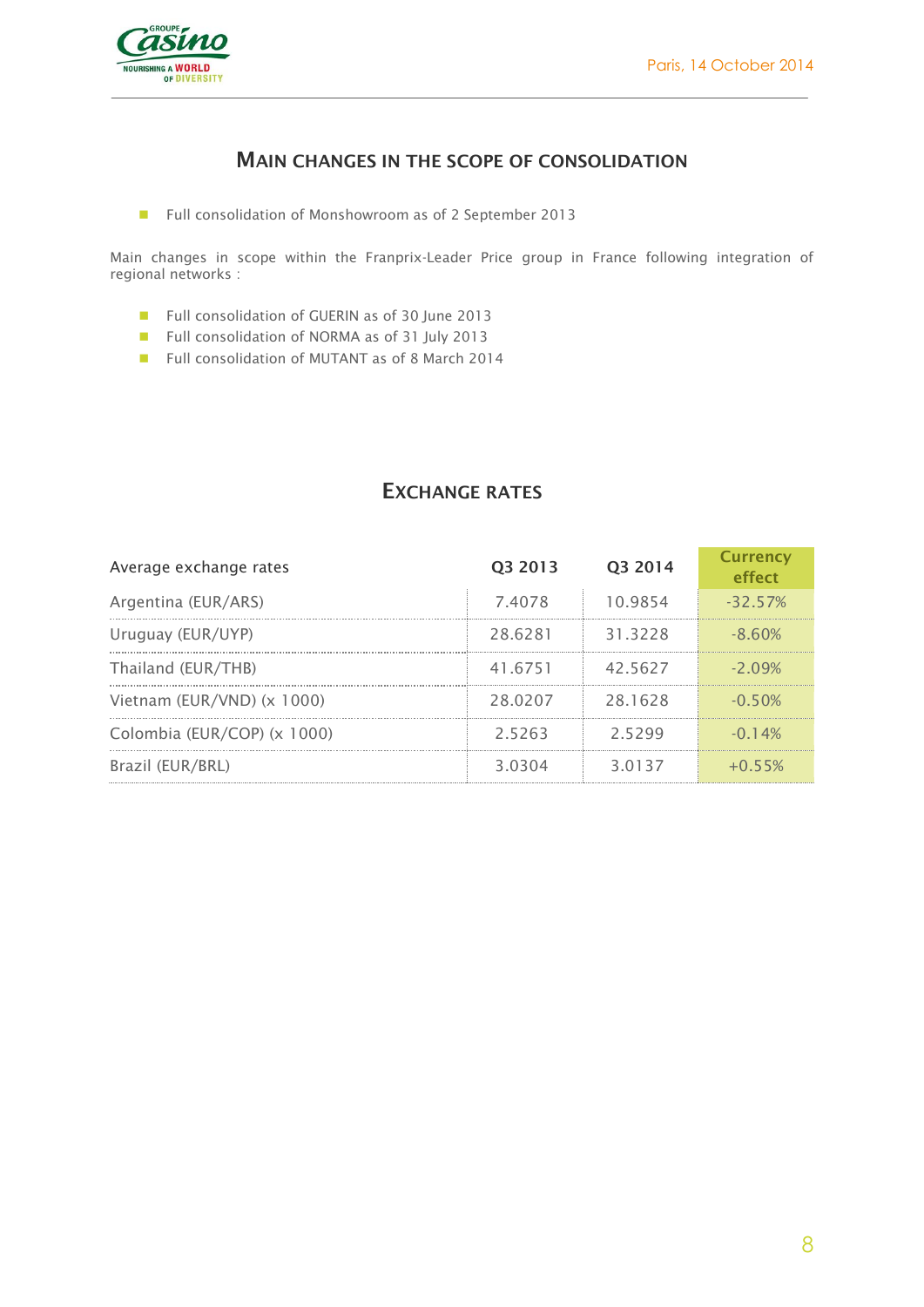**Contract Contract Contract Contract** 



## **PERIOD-END STORE NETWORK**

| <b>FRANCE</b>                                  | 31 December 2013 | 30 June 2014   | 30 September 2014 |
|------------------------------------------------|------------------|----------------|-------------------|
| <b>Géant Casino Hypermarkets</b>               | 126              | 126            | 126               |
| of which French Affiliates                     | 7                | 7              | 7                 |
| of which International Affiliates              | 9                | 9              | 9                 |
| + Service stations                             | 97               | 97             | 97                |
| <b>Casino Supermarkets</b>                     | 444              | 444            | 443               |
| of which French Franchised Affiliates          | 60               | 60             | 61                |
| of which International Franchised              | 34               | 32             | 30                |
| <b>Affiliates</b>                              |                  |                |                   |
| + Service stations                             | 176              | 177            | 176               |
| <b>Monoprix</b>                                | 584              | 601            | 599               |
| o/w Franchised/Affiliates                      | 162              | 174            | 178               |
| Naturalia                                      | 77               | 79             | 80                |
| Naturalia franchises                           | 1                | $\overline{2}$ | 2                 |
| Franprix                                       | 885              | 886            | 872               |
| o/w Franchises                                 | 344              | 345            | 333               |
| <b>Leader Price</b>                            | 619              | 728            | 761               |
| o/w Franchises                                 | 120              | 189            | 204               |
| <b>Total Supermarkets and Discount</b>         | 2,532            | 2,659          | 2,675             |
| <b>CONVENIENCE</b>                             | 7,347            | 6,821          | 6,800             |
| Other businesses (Cafeterias, Drive, etc.)     | 512              | 549            | 565               |
| <b>TOTAL France excluding service stations</b> | 10,517           | 10,155         | 10,166            |
| <b>International</b>                           | 31 December 2013 | 30 June 2014   | 30 September 2014 |
|                                                |                  |                |                   |
| <b>ARGENTINA</b>                               | 22<br>15         | 26<br>15       | 27<br>15          |
| Libertad Hypermarkets<br>Others                | $\overline{7}$   | 11             | 12                |
| <b>URUGUAY</b>                                 | 54               | 54             | 54                |
| Géant Hypermarkets                             | 2                | 2              | 2                 |
| Disco Supermarkets                             | 28               | 28             | 28                |
| Devoto Supermarkets                            | 24               | 24             | 24                |
| <b>BRAZIL</b>                                  | 1,999            | 1,992          | 2,037             |
| Extra Hypermarkets                             | 138              | 137            | 137               |
| Pao de Açucar Supermarkets                     | 168              | 166            | 171               |
| Extra Supermarkets                             | 213              | 213            | 208               |
| Assai (discount)                               | 75               | 78             | 80                |
| Extra Facil and Mini Mercado Extra Superettes  | 164              | 184            | 213               |
| Casas Bahia                                    | 602              | 611            | 622               |
| Ponto Frio                                     | 397              | 361            | 364               |
| Drugstores                                     | 157              | 159            | 159               |
| + Service stations                             | 85               | 83             | 83                |
| <b>COLOMBIA</b><br><b>Exito Hypermarkets</b>   | 739<br>85        | 982<br>85      | 1,146<br>82       |
| SM Exito and Carulla                           | 145              | 146            | 151               |
| Surtimax (discount)                            | 415              | 658            | 816               |
| o/w "Aliados"                                  | 269              | 508            | 662               |
| Exito Express and Carulla Express              | 91               | 90             | 94                |
| Other                                          | 3                | 3              | 3                 |
| <b>THAILAND</b>                                | 559              | 616            | 624               |
| <b>Big C Hypermarkets</b>                      | 119              | 123            | 123               |
| <b>Big C Supermarkets</b>                      | 30               | 32             | 35                |
| Mini Big C Superettes<br>Pure                  | 278<br>132       | 313<br>148     | 316<br>150        |
| <b>VIETNAM</b>                                 | 35               | 38             | 38                |
| <b>Big C Hypermarkets</b>                      | 25               | 28             | 28                |
| Convenience                                    | 10               | 10             | 10                |
| <b>INDIAN OCEAN</b>                            | 131              | 131            | 129               |
| <b>TOTAL International</b>                     | 3,539            | 3,839          | 4,055             |